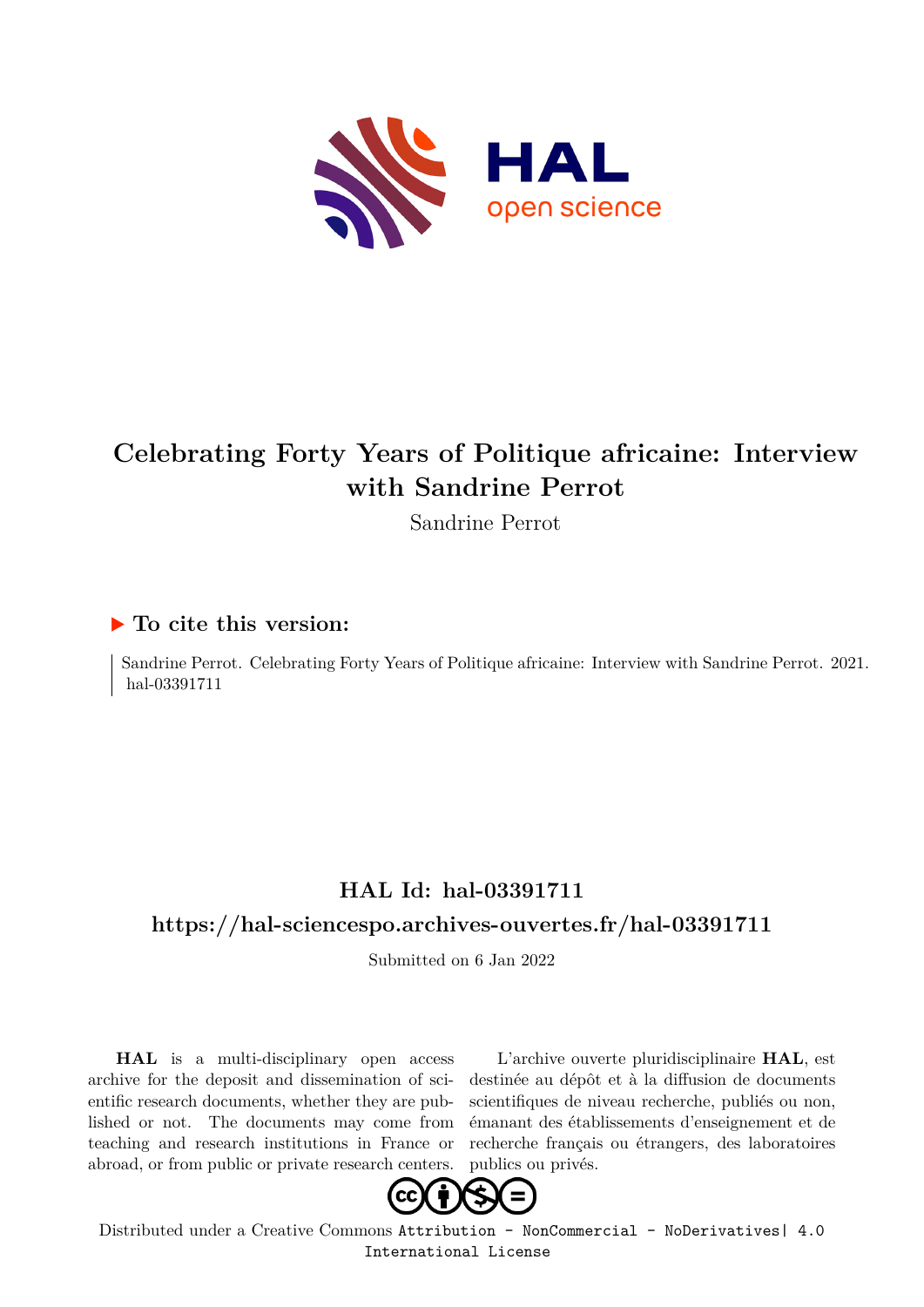**Sandrine Perrot**, Sciences Po, Center for International Studies (CERI), CNRS, Paris, France **In** : *CERI website*, 2021-06-14

**URL** *: https://www.sciencespo.fr/ceri/en/content/celebrating-forty-years-politiqueafricaine-interview-sandrine-perrot*

*Politique africaine* **is a French journal of African studies, first published in 1981. Published by Karthala,** *Politique africaine* **is a multidisciplinary peer review journal centred on the analysis of politics in Africa. Founded as a clear departure from conventional approaches on Africa, it has emerged, in France and abroad, as a reference publication. This year, the journal celebrates 40 years of existence and 162 issues. Interview with Sandrine Perrot, a long-standing member of the journal and Director of the publication.**

#### **This year,** *Politique africaine* **celebrates 40 years of existence and 160 issues! What is the genesis of this intellectual project and the journal first published in 1981?**

One hundred sixty-two issues in fact!<sup>1</sup> The anniversary issue will be a double issue, rather exceptional because for this 40th anniversary, no fewer than 25 authors, invited by the journal's chief editors, Vincent Bonnecase and Julien Brachet, have agreed to contribute to a reflection on "Africa and the Social Sciences: Bottoms, Debates, Battles ("L'Afrique des sciences sociales: bas, débats, combats"). This special issue will be an occasion to reflect on the debates, and sometimes even the intellectual, epistemological, and methodological battles that have permeated African studies and political sociology on Africa and that have constituted our journal. In this sense, *Politique africaine* has served as a witness to academic, political, and editorial evolutions that have marked the last decades.

Initially, *Politique africaine* was a project centered around ten young researchers led by Jean-François Bayart, the journal's founder and a junior researcher at the CERI; Christian Coulon, also a junior scholar who was soon to become Head of the Centre d'Etudes et de recherche sur l'Afrique Noire, (CEAN, today called Laboratoire des Afriques dans le monde [LAM]); François Constantin, who had just created the CREPAO in Pau; and several other colleagues. All were equally inexperienced in the editorial work of a journal and convinced that there was a scientific urgency to renew and breath new life into African studies. United by a concern for fieldwork and interdisciplinarity, they were seeking disciplinary and political emancipation, which was not easy to achieve at that time.

I think that to better understand the multidimensional rupture that the "Polafian"<sup>2</sup> adventure represented, we should come back to the very specific context of the  $1980s<sup>3</sup>$ . At the time, French-speaking African studies, marginalised as an exotic field and often forgotten by the social sciences, had to find its way between an anthropology built on the colonial conquest

 $1$  Many thanks to Richard Banégas and Didier Péclard, two pillars of this iournal and of our association. for their reading and their comments on this text. Thanks also to Jean-François Bayart, Christian Coulon and Robert Ageneau for their captivating accounts of the genesis of *Politique africaine* (see the videos of their interviews, at https://polaf.hypotheses.org).

<sup>2</sup> "Polafian" refers to "Polaf", which is how *Politique africaine* is called by the community.

<sup>&</sup>lt;sup>3</sup> For more details see in our special issue, Jean-François Bayart, « Société civile et imbrication des durées en Afrique : un retour sur le 'politique par le bas' », *Politique africaine,* n° 161-162, 2021, p. 140-164 and Jean Copans, « *Politique africaine* : la naissance heureuse d'une sociabilité scientifique inédite », *id.*, p.33.56.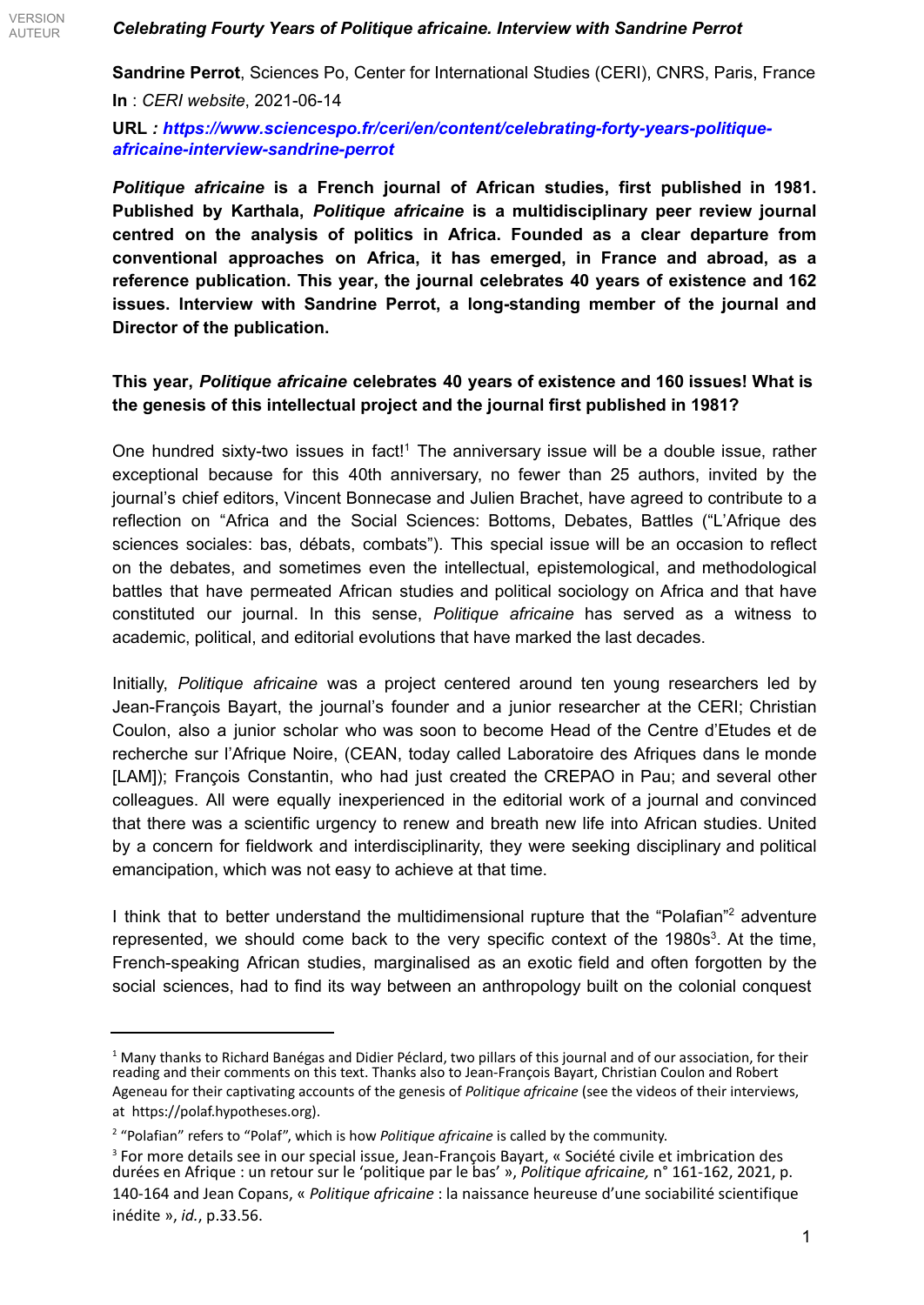and the predominance of legal scholars, constitutionalists in particular, who were very present both in the academic field and in the drafting of the constitutions of newly independent states. It is also important to remember that section 40 (political science) of the French National Centre for Scientific Research (CNRS) had just been created.

These young Africanist scholars felt constrained by the straitjacket of studies confined to the French-speaking world, by disciplinary fields, and by the canonic objects of study of political science. It was important for the editors of *Politique africaine* to free scientific analysis from the influence of French or African networks at a time when political and academic circles were sometimes closely intertwined. The coming to power of the Left (François Mitterrand) in 1981 gave rise to brief hopes of the close end of Françafrique—which were soon disappointed, but nevertheless generated a "change of guards" favourable to innovative analyses in the French political spheres.

*Politique africaine* was from the beginning a venue of very fertile intellectual debates and of conceptual innovations. The journal's editorial committee has welcomed scholars who have driven major turns in the way the field is conceived, who have introduced new objects of research, who have taken inspiration from other disciplines. Most of all, the journal has always sought to renew its approaches and to depart from mainstream literature.

#### **What is the particular relationship between the CERI and** *Politique africaine***? Who are the other partners?**

The CERI and *Politique africaine* have an organic relationship. Jean-François Bayart was a junior scholar at the CERI when he had the idea of creating a new journal and convinced to join the project not only his friends from Bordeaux and Pau but also those at the CERI who were members of the research group on popular modes of political action. Since the journal's launch, several CERI researchers have contributed to the editorial committee: Denis-Constant Martin, Marie-Claude Smouts, Zaki Laïdi, Richard Banégas, Béatrice Hibou, Roland Marchal, Laurent Fourchard, and me...

The CERI's support has been continuous, as has that of the CEAN (today the LAM) and now of the Institut des mondes africains (Imaf), two other research centres that have welcomed the journal's editorial debates, and also—importantly—that have offered editorial assistance in the preparation of the journal.

We should also remember that *Politique africaine* is not an institutional journal, but a scientific associative journal that could be called a public-private partnership between the Association des chercheurs de Politique africaine (ACPA) and the Éditions Karthala, who are co-owners of the journal. This adventure could not have flourished without the intellectual companionship of Robert Ageneau and of the publisher, Karthala, which had just been created at the time, in 1980.

Despite this collaboration, the financial and staff support of the research centres and departments is essential for the journal's survival and operation.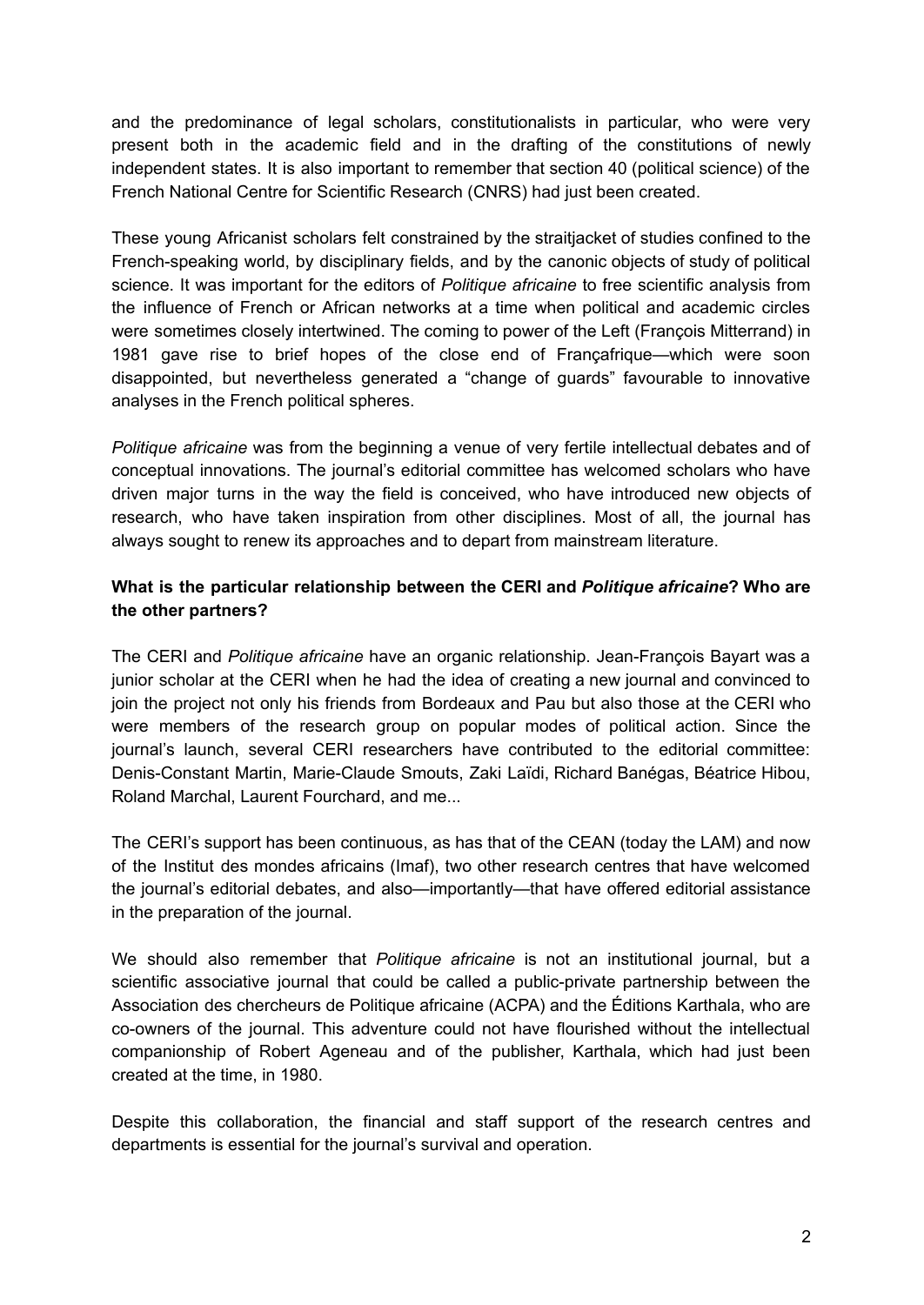**The Foreword to the very first issue of the journal concluded as follows: "This first issue of** *Politique africaine* **does not provide any definitive answers to the questions it raises. It only shows that we can no longer talk about African political societies in the same way as we did twenty years ago, and it outlines some new avenues for reflection. Let us immediately set aside any misunderstanding in this regard. It is not our intention to constitute a school claiming a monopoly of knowledge, to form yet another chapel, sure of its objectivity and interpretations. On the contrary,** *Politique africaine* **aims to be a place of adversarial debates. But to be fruitful, such a debate must above all be based on a better empirical knowledge of the facts: those from 'above' as well as those from 'below'". Forty years later, what is the current scene in the field of African studies in France?**

The heuristic challenge of *Politique africaine* was to read Africa differently. This challenge remains while the African continent is witnessing major evolutions. "Politics from below", the concept around which the first issue of the journal was built, has never been considered as a school of thought. This approach expressed the urgent need to renew in depth the reading of African politics by emancipating it from major currents of the times (developmentalism and dependency theory) and by offering a different perspective, closer to African societies. Politics from below was a way to revisit the political through everyday power relations and social practices, it moved away from the formalism of the exegesis of constitutions and political regimes to place African actors and local societal dynamics at the heart of the analysis. The concept has even given rise to other forms such as the study of unidentified political objects developed by Denis-Constant Martin, another founding member of the journal. 4

The adventure around *Politique africaine* has created an epistemic community—very disparate in its objects of study and disciplines, as the "Darbon report"<sup>5</sup> and the GIS Afrique report have shown $<sup>6</sup>$ —and methodological affinities that have largely structured and</sup> influenced the analysis of the political in Africa, by putting social actors back at its core. "African studies" in France and in French are not limited of course to our editorial experience, but it is true that "*Polaf*" has contributed to renew the old "Africanism" by opening up its disciplinary boundaries and those of the previous colonial "domain" and by shedding light on political objects that were until then not a focus of political science, by considering events with a scholarly eye and by creating a dialogue between the bottom and the top.

In its own way, the journal has contributed to change the perspective on contemporary African societies by making it possible to consider them as any other society, in an analytical perspective that is always turned toward an intra- and extra-continental comparativism. This comparativist inclination has probably helped the journal's recognition beyond the closed circle of specialists of the continent. But there is still much work to be done, and today the

<sup>4</sup> See D.-C. Martin (dir.), *Sur la piste des OPNI (Objets politiques non identifiés)*, Paris, Karthala, 2002.

<sup>5</sup> D. Darbon, *Réflexions sur l'africanisme en France*, Report for CNRS, Paris, December 2003.

<sup>6</sup> Marie-Pierre Ballarin, Richard Banégas, Emmanuelle Beauville, Pierre Boilley, Mélanie Bourlet, *et al*.. *Les études africaines en France. Un état des lieux.* [Research report] Groupement d'intérêt scientifique (GIS) Études africaines en France. 2016, https://halshs.archives-ouvertes.fr/halshs-01821660/document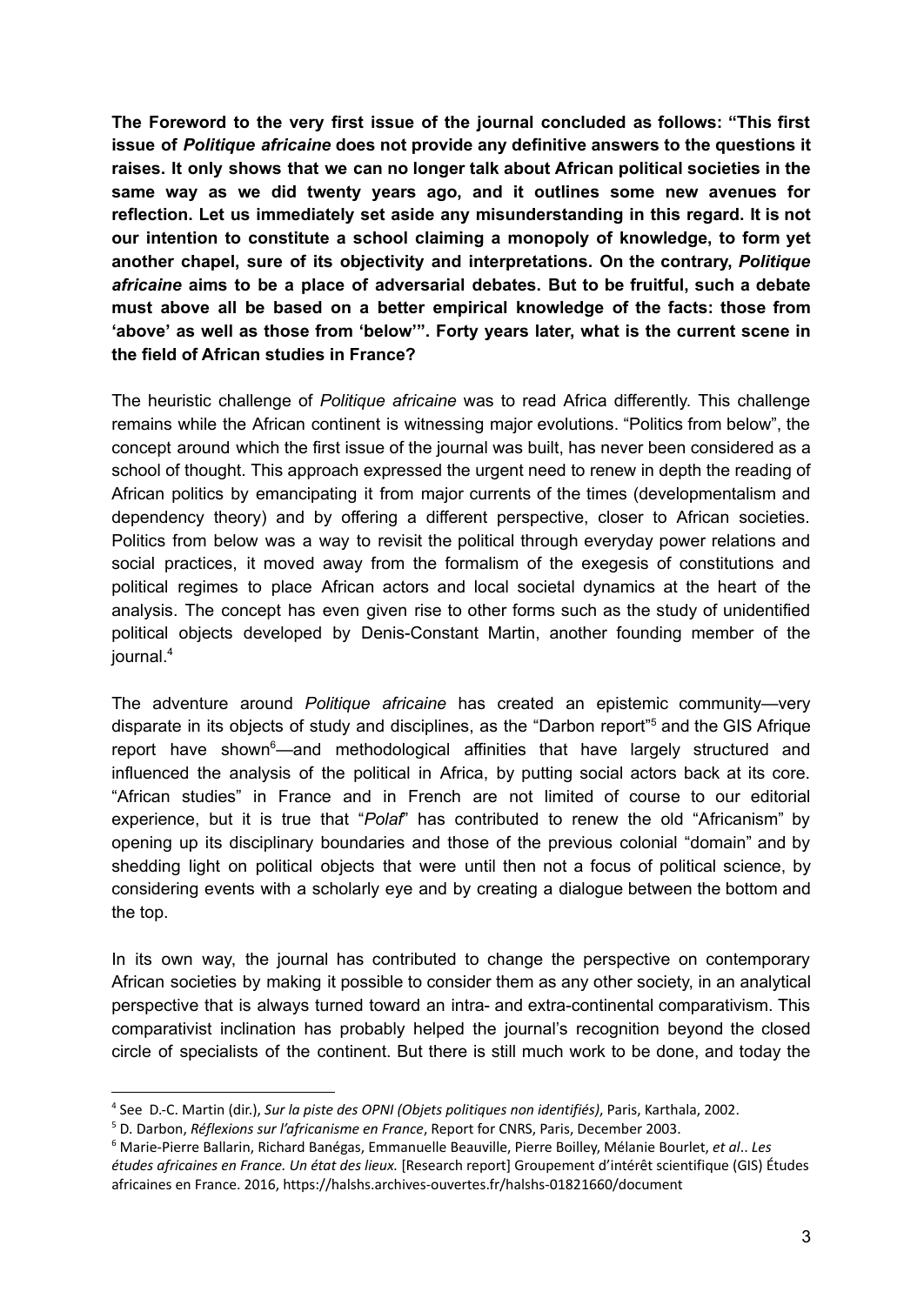question of the relationship between area studies and global studies is still crucial, as expressed by the critics of postcolonial studies. For the journal's 40th birthday, *Politique africaine* is keen to echo these debates, which are both epistemic and political.

#### **Have there been any in-depth transformations of the journal's editorial line in 40 years, or are some evolutions worth mentioning here?**

Obviously, many things have changed in 40 years, if only in the journal's layout and production, which has become more professional but remains, despite everything, quite artisanal, using know-how and creativity. The editorial line, on the other hand, has remained the same, aiming to be on the lookout for echoes from the field, to decentralise the perspective, to remain attentive to the actors and their practices.

During the first years, the table of contents adapted to the articles rather than the contrary. Today, the sections have stabilised around a main focus and articles dealing with other subjects. This does not prevent new sections from being created! Very recently, for instance, papers devoted to the misery and anger of teaching and research, written in opposition to the passing of the law on pension reform and the law on multi-year programming of research, will become a recurring section of the journal, on the fields of struggle in Africa. This also renews the original scientific commitment of *Politique africaine*.

Two other notable evolutions of the spaces under scrutiny are worth mentioning. Originally, the journal was only interested in sub-Saharan Africa, which Jean-François Bayart now considers a notable original error. Today the journal has legitimately introduced into its analysis not only North Africa, with issues on Algeria, Morocco, and Egypt, but also the African diaspora and the "Black Atlantic", which was heuristically indispensable.

Finally, our relationship to languages has also changed. While French remains the main language, some articles are published in English, and there are considerable efforts to translate into English some articles and even full issues, that are now available online on Cairn.

#### **The journal is about to publish through open access all its issues from 1981 to 1998 on the French platform, Persée. What does this mean for the journal, and what is the objective?**

Persée represents the third step of our digital revolution that started with the online publication of our issues since 1999, on Cairn. This digital move is an editorial upheaval that aims to circulate our work even more widely, but which has also challenged the economic model of our publisher, Karthala. The second step was the creation of our [blog](https://polaf.hypotheses.org/), which not only promotes recently published issues but also publishes additional material (posts, photos, videos, interviews) in open access. The partnership we have with Persée marks a new and long-awaited stage of the digital revolution, this time also with a view to preserving and disseminating the "Polafian" memory, making better use of it in current research and also making this patrimony available to the critical eye and sagacity of new generations of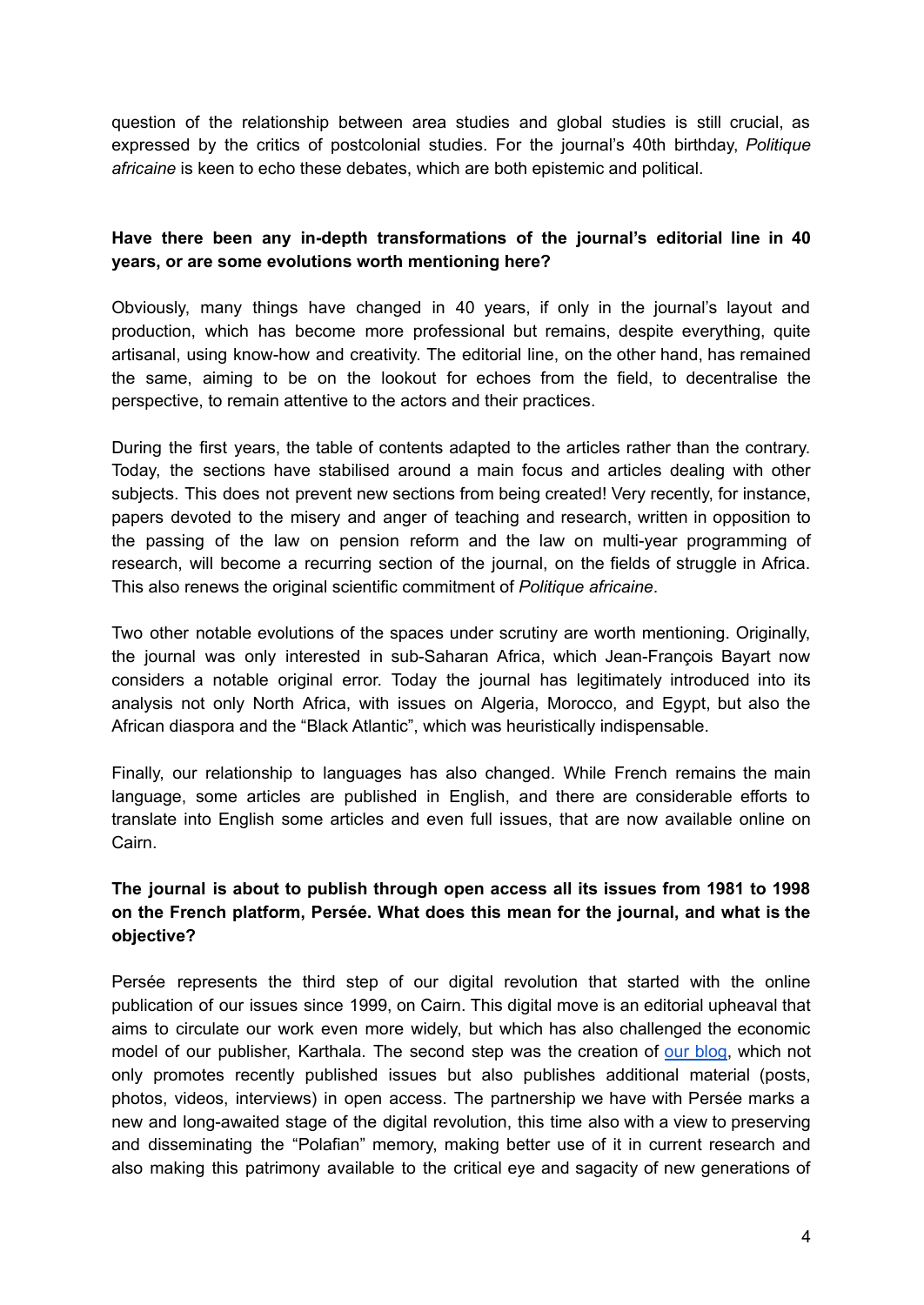researchers. Several issues in our collection are now unavailable. We have therefore worked on gathering in our private collections a complete set of issues from number 1 to number 72.

In the same spirit of archiving, starting next month we will be broadcasting a series of video interviews which, again on the occasion of the magazine's 40th anniversary, will recount the memory of this intellectual and editorial adventure. Other surprises will be announced a little later, regarding new partnerships with the press that will help us to disseminate our research even more widely!

#### **The 40th anniversary of the journal will also be the occasion of new encounters and initiatives in Africa. Can you tell us more?**

Indeed, we want to reach out to an important part of our readership on the occasion of the journal's 40th anniversary. This was the original idea of one of our members and future co-editor Boris [Samuel.](https://www.cessma.org/SAMUEL-Boris) It seems to us crucial not only to improve the circulation of the work of our journal on the African continent but also to bring science to life through debates in the countries concerned and with colleagues who have been participating in the journal for a long time or who have yet to do so. Of course, this will be an opportunity to nurture our collaborations with our local partners, African universities, local and French research institutes in Africa. We have already received an enthusiastic welcome from our friends and colleagues in Côte d'Ivoire, Cameroon, and Mali. And this is just the beginning! This project is part of a reaffirmation of the journal's permanent intellectual reinvention, also alert to the emergence of new ideas on the continent.

I would also like to add that we are proud to be setting up a new editorial team with four people in autumn 2021 that will be headed by our new editor-in-chief, Nadine Machikou from and working in Cameroon. Nadine Machikou is the Director of the Centre d'étude et de recherche en droit international et communautaire at the University of Yaoundé II and will share the editorial directorship with Boris Samuel, Séverine [Awenengo](https://imaf.cnrs.fr/spip.php?article93) Dalberto, and Sabine Planel.

#### **What would you like to say to PhD students and future researchers in this field of study, in the current health context and in times of difficult access to the field?**

First of all, I am very pleased to observe the great dynamism of current research on Africa and in Africa. A new generation is taking the lead, who is affirming itself and is becoming organised. This is visible through the vitality of the meeting of young researchers in African studies (rencontres des Jeunes chercheurs en études africaines) that take place in France every two years. Our journal and our association (Association des chercheurs de Politique africaine) have witnessed this change through a clear rejuvenation of its members in recent years.

*Politique africaine* was born at a time when it was necessary to banalise Africa—or Africas as Christian Coulon claimed—in order to bring the continent into the scope of the social sciences rather than leaving it at the margins as an exotic field. Today, this division of the